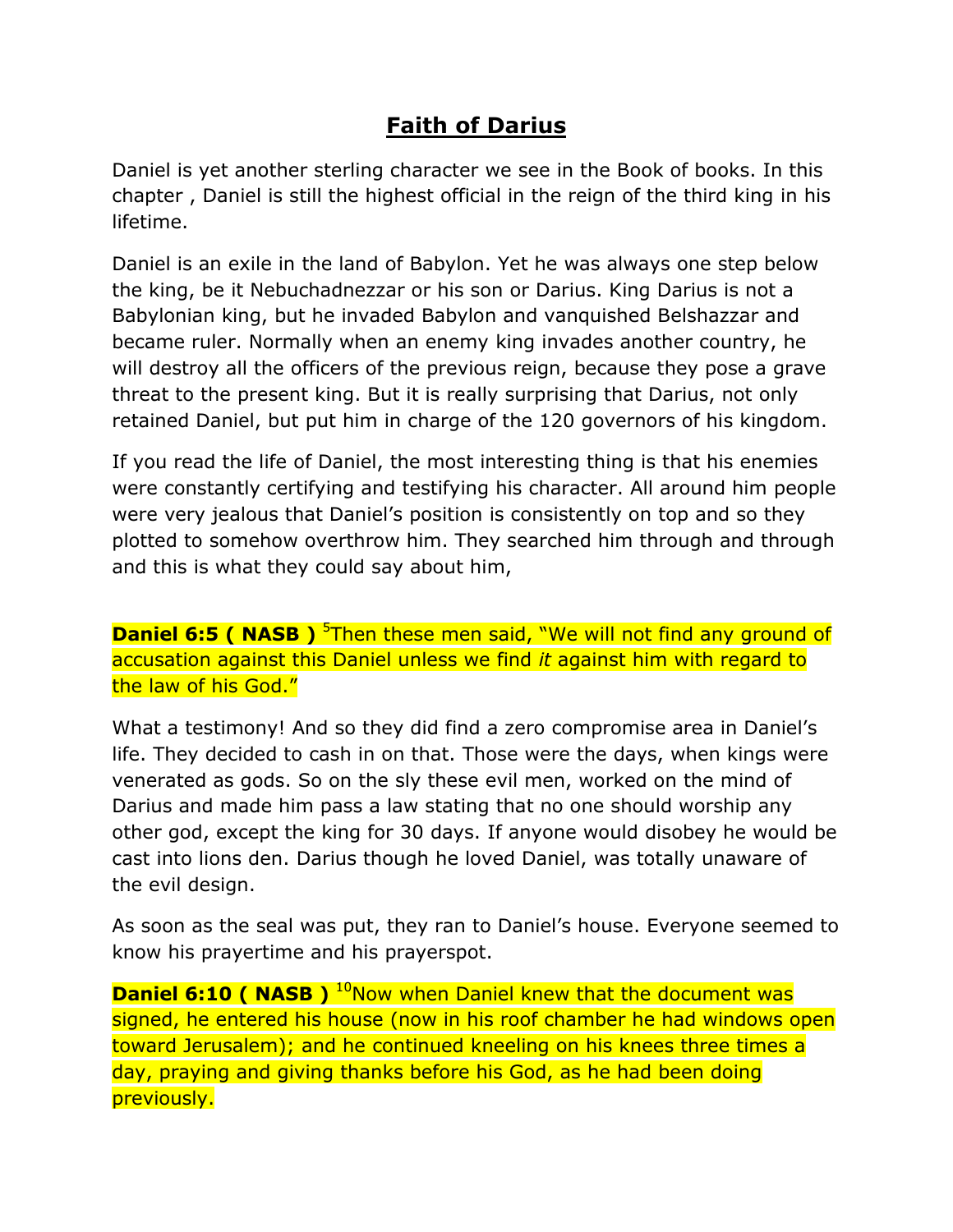As soon as they saw Daniel kneeling down, they ran once again to the king shouting high treason and entreating Darius to throw Daniel to the lions. Like a bolt from the blue, in a moment Darius understood the whole drama behind. Though he became very distressed, he could not do anything because his seal had been set on the decree.

The helpless Darius now encourages Daniel and it is he who first utters the faith statement.

**Daniel 6:16 (NASB)** <sup>16</sup>Then the king gave orders, and Daniel was brought in and cast into the lions' den. The king spoke and said to Daniel, "Your God whom you constantly serve will Himself deliver you."

The words of faith comes from an unbeliever. The pagan king strengthens Daniel about to be thrown into lions dens by saying, His God will protect him. Daniel must indeed be glad for these words.

Down Daniel goes to the Den.

But Darius neither ate nor slept. He not only told Daniel that His God will deliver him, but completely trusted that so much that even as the first light of the day could break, he not only goes to the lions den, but addresses to Daniel. Isn't this some kind of faith for an unbeliever!

He goes to the den of hungry lions and calls out to Daniel. Those around him must have laughed silently.

But there was a reply. Sure enough Darius faith was not in vain. Daniel well and alive salutes the king

**Daniel 6:21-22 (NASB)**<sup>21</sup>Then Daniel spoke to the king, "O king, live forever! <sup>22</sup>"My God sent His angel and shut the lions' mouths and they have not harmed me, inasmuch as I was found innocent before Him; and also toward you, O king, I have committed no crime."

A life well lived will surely rub on those around us. Daniel lived an impeccable life. It was this impeccability that made people take notice of Daniel and his God. He did not drink(1,8), he did not party(Daniel 5), he was not afraid of reprimanding Belshazzar when he drank in the vessels of the Temple.